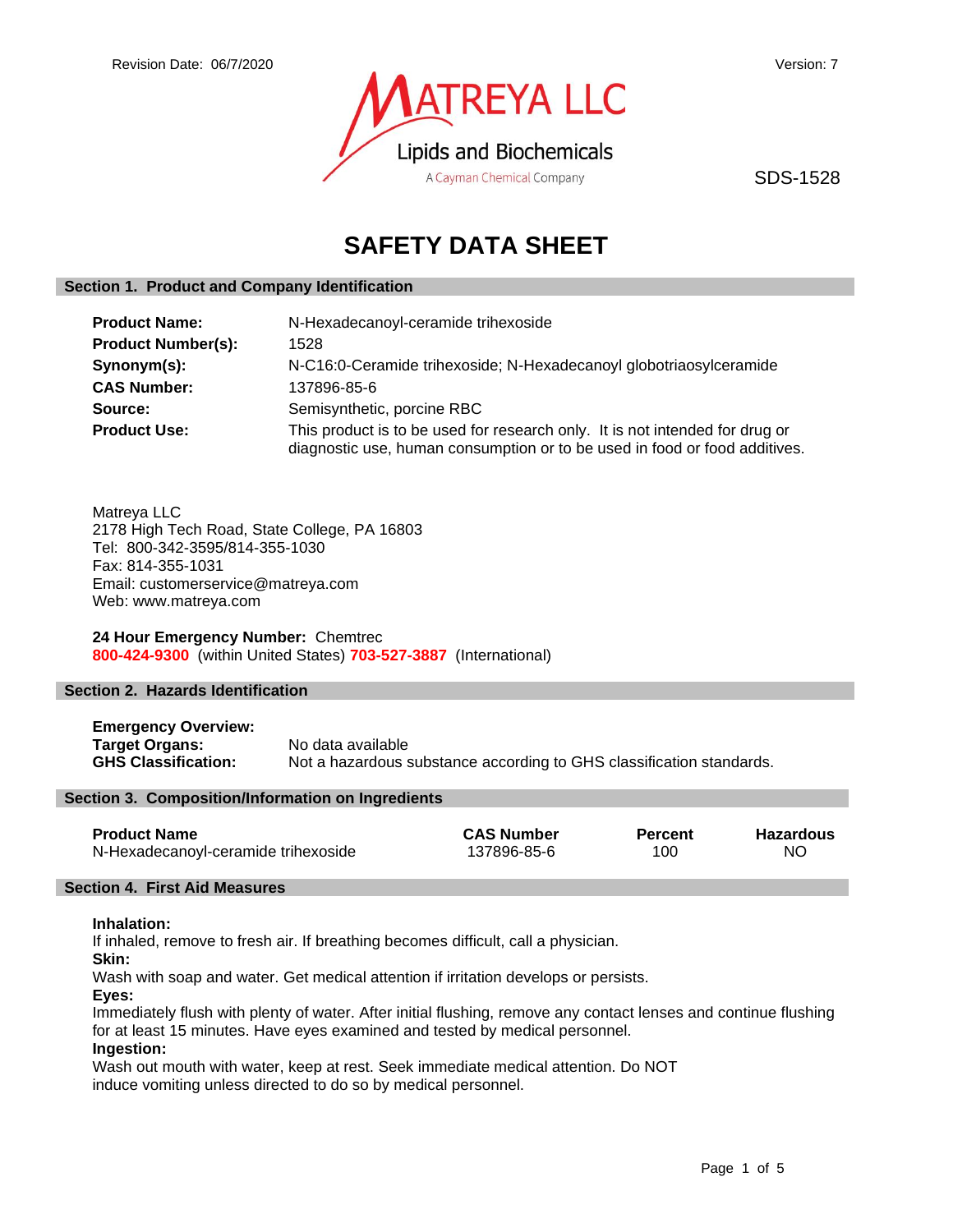# **Section 5. Fire Fighting Measures**

## **Suitable extinguishing media:**

Use dry chemical, alcohol-resistant appropriate foam, carbon dioxide, or water spray. **Specific hazards arising from the chemical:** No data available **Special protective actions for fire fighters:** No data available **Special protective equipment for fire fighters:** Wear breathing apparatus and use water spray to keep fire-exposed containers cool.

#### **Section 6. Accidental Release Measures**

### **Personal precautions:**

Wear appropriate personal protective equipment. After contact with skin, wash immediately with plenty of water.

**Environmental precautions:**

Do not let product enter drains.

**Methods and Materials for containment and cleaning up:**

Sweep up and keep in suitable, closed container for disposal.

# **Section 7. Handling and Storage**

#### **Precautions for safe handling:**

Avoid contact with eyes, skin or clothing. Do not ingest. Use only with adequate ventilation. Keep sealed when not in use. Wear appropriate personal protective equipment.

# **Conditions for safe storage, including incompatibilities:**

Recommended storage temperature: -20°C. Keep container tightly closed in a dry and well-ventilated place.

#### **Section 8. Exposure Controls/Personal Protection**

This product contains no substances with occupational exposure limit values.

#### **Engineering Controls:**

# No specific ventilation required.

**Personal Protective Equipment:**

# **Respiratory protection:**

Respiratory protection is not required. Where protection from nuisance levels of dusts are desired, use type N95 (US) or type P1 (EN 143) dust masks. Use respirators and components tested and approved under appropriate government standards such as NIOSH (US) or CEN (EU).

#### **Hand protection:**

For prolonged or repeated contact use protective gloves. Recommended: Nitrile rubber **Eye protection:**

Safety eyewear should be worn at all times to avoid exposure to liquid splashes, mists, or dusts. Recommended: Safety glasses with side shields or goggles.

#### **Skin protection:**

Protective clothing should be selected specifically for the working place, depending on concentration and quantity of the hazardous substances handled. Recommended: Lab coat

#### **Section 9. Physical and Chemical Properties**

Appearance: Solid **Odor:** No data available<br> **Odor threshold:** No data available<br>
No data available **pH:**  $\blacksquare$ **Melting/Freezing point:** No data available

**Odor threshold:** No data available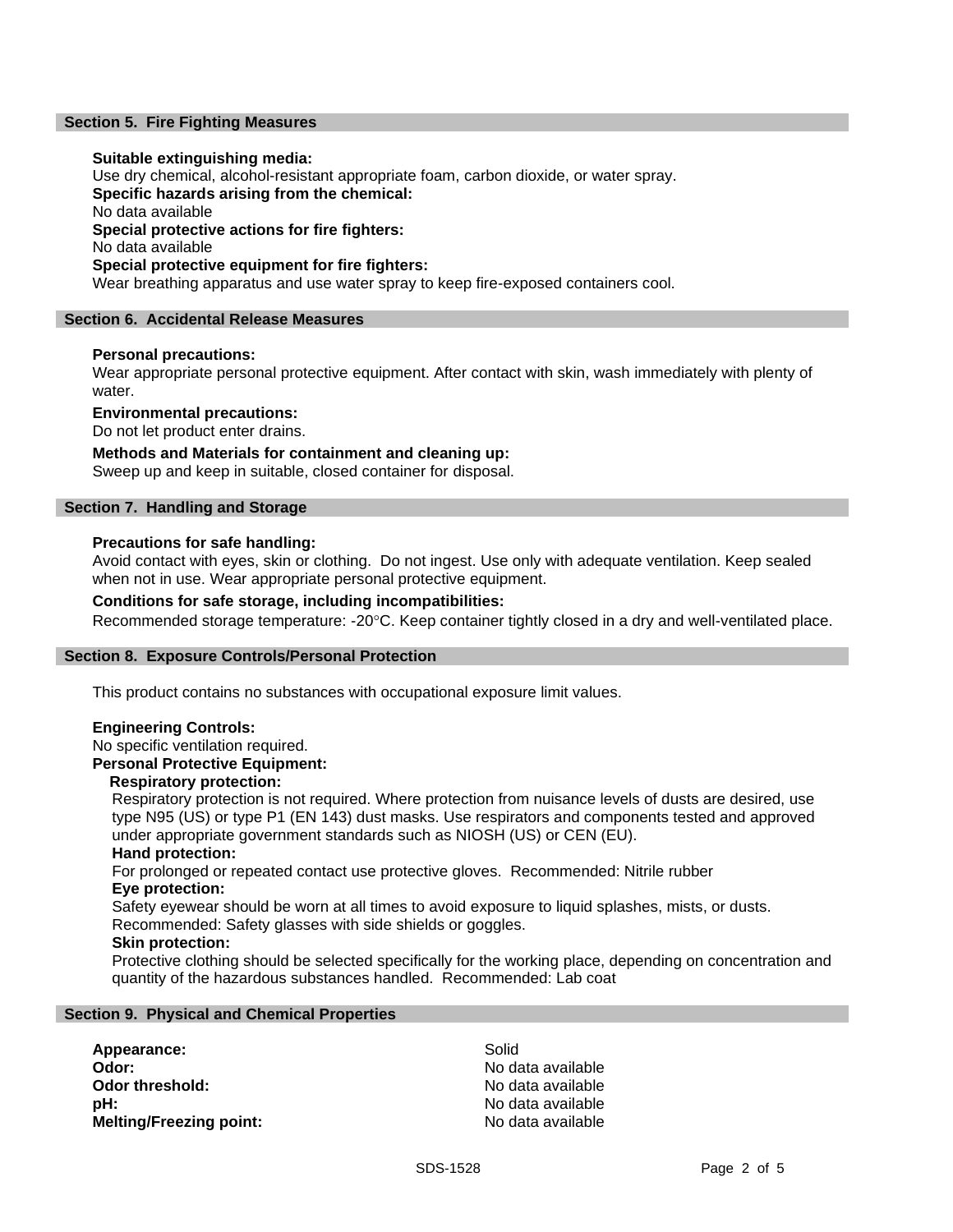- **Initial boiling point and boiling range:** No data available **Flash point:** No data available **Evaporation rate: Flammability (solid, gas):** No data available **Upper/Lower flammability or explosive limit:** No data available **Vapor pressure:** No data available **No data available Vapor density:** No data available in the set of the set of the No data available **Relative density:** No data available **Solubility (ies):** DMSO, hot methanol, chloroform/methanol, 2:1 **Partition coefficient (n-octanol/water):** No data available<br> **Auto-ignition temperature:** No data available **Auto-ignition temperature: Decomposition temperature:** No data available **Viscosity:** No data available **Molecular formula:** C<sub>52</sub>H<sub>97</sub>NO<sub>18</sub> **Molecular weight:** 1024
	-

# **Section 10. Stability and Reactivity**

**Reactivity:**

Stable under recommended storage conditions.

#### **Chemical stability:**

Stable under recommended storage conditions.

**Possibility of hazardous reaction:** No data available

**Conditions to avoid:** No data available

**Incompatible materials:** No data available

**Hazardous decomposition products:** No data available

# **Section 11. Toxicological Information**

**Acute toxicity:** No data available

**Skin corrosion / irritation:** No data available

**Serious eye damage / irritation:**

No data available **Respiratory or skin sensitization:** No data available

**Germ cell mutagenicity:** No data available

#### **Carcinogenicity:**

No component of this product present at levels greater than or equal to 0.1% is identified as a carcinogen or potential carcinogen by IARC, ACGIH, NTP or OSHA.

# **Reproductive toxicity:**

No data available

#### **Specific target organ toxicity - single exposure:** No data available

**Specific target organ toxicity - repeated exposure:** No data available

**Aspiration hazard:** No data available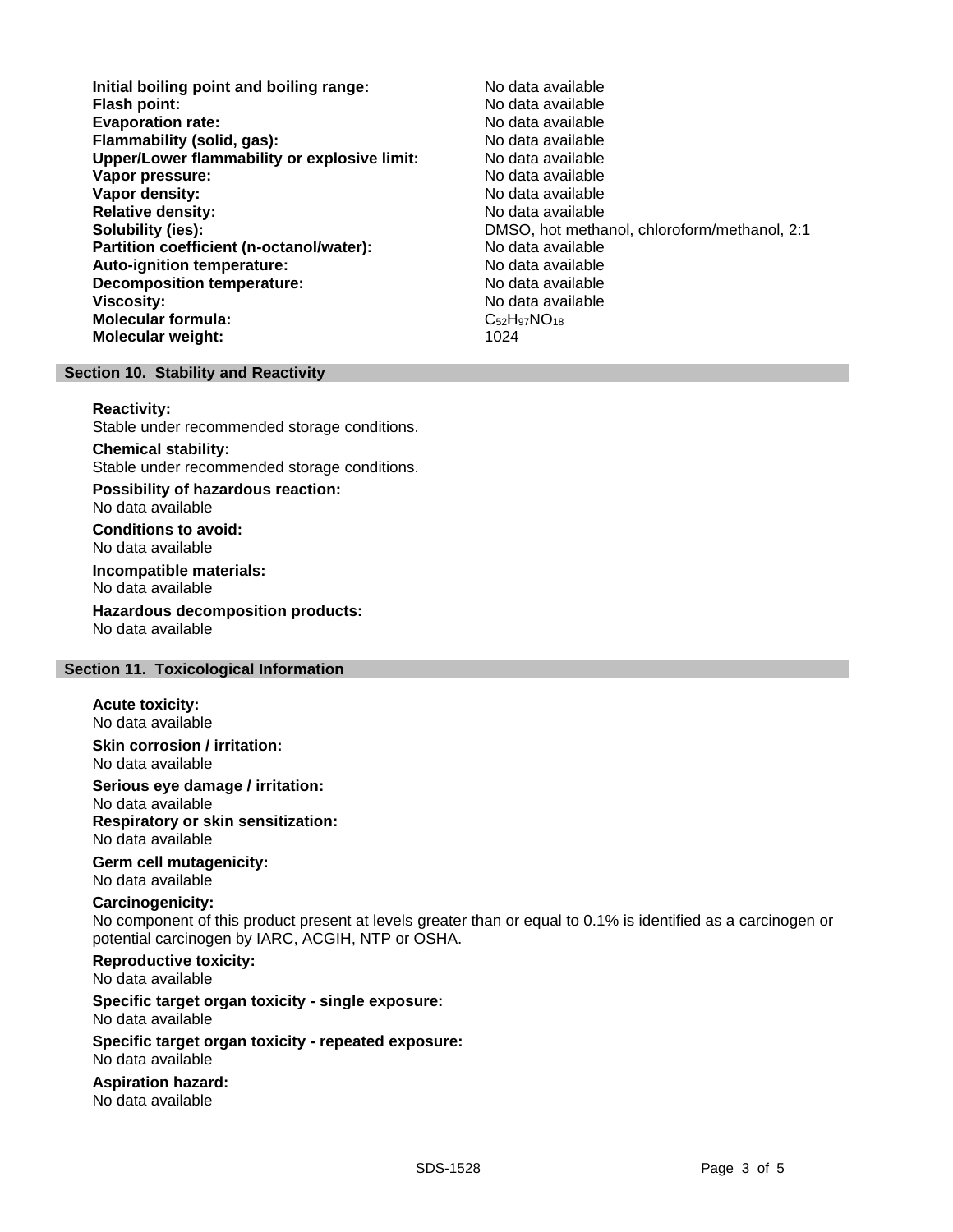#### **Section 12. Ecological Information**

#### **Toxicity:**

No ecological data available for this product. **Persistence and degradability:** No data available **Bioaccumulative potential:** No data available **Bioaccumulation:** No data available **Mobility in soil:** No data available **Other adverse effects:** No data available

#### **Section 13. Disposal Consideration**

#### **Disposal methods:**

Observe all federal, state and local environmental regulations.

# **Section 14. Transportation Information**

| DOT (US)<br><b>UN Number:</b>                       | Not dangerous goods |
|-----------------------------------------------------|---------------------|
| <b>Land Transport ADR/RID</b><br><b>UN Number:</b>  | Not dangerous goods |
| <b>Maritime Transport IMDG</b><br><b>UN Number:</b> | Not dangerous goods |
| <b>Air Transport ICAO/IATA</b><br><b>UN Number:</b> | Not dangerous goods |

#### **Section 15. Regulatory Information**

| <b>Product Name</b>                 | <b>CAS Number</b> |
|-------------------------------------|-------------------|
| N-Hexadecanoyl-ceramide trihexoside | 137896-85-6       |

#### **SARA 302 Components:**

No chemicals in this material are subject to the reporting requirements of SARA Title III, Section 302.

# **SARA 313 Components:**

This material does not contain any chemical components with known CAS numbers that exceed the threshold (De Minimis) reporting levels established by SARA Title III, Section 313.

## **SARA 311/312 Hazards:**

No 311/312 SARA Hazards

### **California Prop. 65 Components:**

This product does not contain any chemicals known to State of California to cause cancer, birth, or any other reproductive defects.

# **DSL/NDSL status:**

This product contains the following components that are not on the Canadian DSL nor NDSL lists.